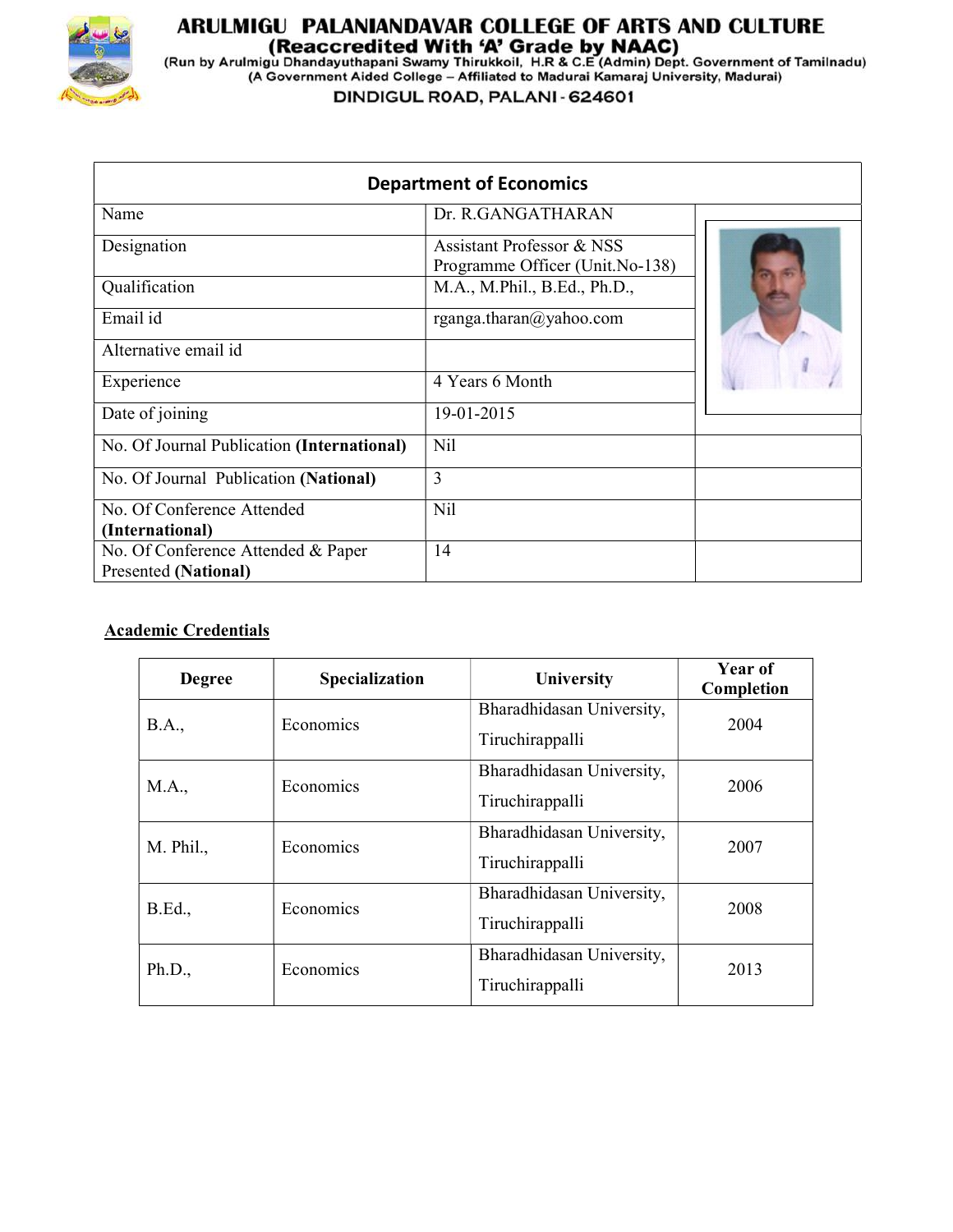### PUBLICATIONS

- 1. Paper published entitled "An Overview of Various Empirical Studies on the Impact of MGNREGP in Peninsular Economist (2010-2011), Vol:XXIII, No:2.
- 2. Paper published entitled "A Critical Analysis of Thirteenth Finance Commission Report" in Fiscal Federalism in India, Nanthi Publications, Thanjavur- 01.
- 3. Paper published entitled "An Analysis of Agricultural Development in India after Implementing Employment Guarantee Act" in Issues and Perspectives of Second Green Revolution in India, Glow Plus Publication, Chennai-53, PP.51-55.

### Details of Conference/Seminar and Workshop Attended

#### Paper Presentation

- 1. Presented paper entitled "Inclusive Growth in Indian Agricultural Sector" in the UGC Sponsored State Level Seminar on "Inclusive Growth: Issues and Challenges in Indian Economy" held on  $6<sup>th</sup>$  and  $7<sup>th</sup>$  August 2009 in Govt. Arts College (Autonomous), Kumbakonam.
- 2. Presented paper entitled "An Analysis of National Rural Employment Guarantee Programme (NREGP). In the One day Regional Seminar on "Current Issues in Indian Economy" held on 23rd August 2009, in Rajah Serfoji Govt. College, (Autonomous) Thanjavur.
- 3. Presented paper entitled "An Overview of Various Empirical Studies on the Impact of MGNREGP. In the two days AET Seminar on "Mahatma Gandhi National Rural Employment Guarantee Scheme" held on 8 and 9<sup>th</sup> January 2011, at Dr.Sivanthi Aditanar College of Engineering, Thiruchendur.
- 4. Presented paper entitled "A Critical Analysis of Thirteenth Finance Commission Report. In the Two day National level Seminar on "Fiscal Federalism in India" on  $30<sup>th</sup>$  and  $31<sup>st</sup>$  January 2011, in Rajah Serfoji Govt. College, (Autonomous) Thanjavur.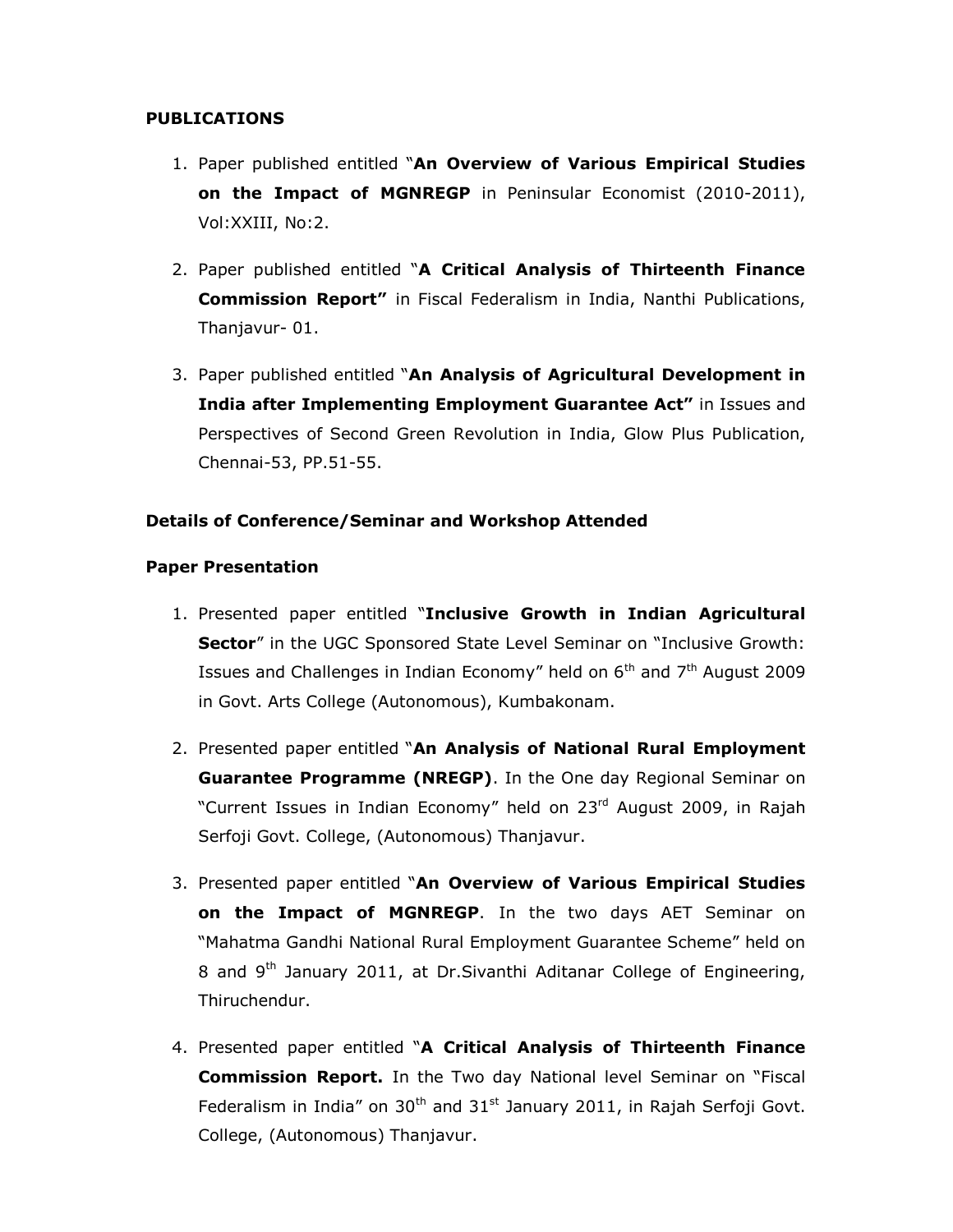- 5. Presented paper entitled "An Analysis of Agricultural Development in India after Implementing Employment Guarantee Act" in the UGC Sponsored National Level Seminar on "Issues and Perspectives of Second Green Revolution in India" held on 15<sup>th</sup> and 16<sup>th</sup> December 2016 in Govt. Arts College (Autonomous), Kumbakonam.
- 6. Presented paper entitled "Role of e-Banking for the Development of Rural Economy" in the UGC Sponsored National Level Seminar on "e-Banking in Rural Economy: Recent Trends and Developments" held on 21<sup>st</sup> January 2016 Organized by Department of Economics, Hajee Karutha Rowther Howdia College (Autonomous), Uthamapalayam.
- 7. Presented paper entitled "An overview of India's Foreign Trade, **Policies Trends"** in the National Level Seminar on "Contemporary Issues on International Economies" held on  $12<sup>th</sup>$  January 2016 Organized by Department of Economics, Arul Anandar College (Autonomous), Karumathur.
- 8. Presented paper entitled "A Theoretical Study on Impact of Economic Reforms in Indian Agricultural Sector" in the "XXXVI Annual Conference of Association of Economists of Tamilnadu" Organized by Department of Economics, Kandaswami Kandar's College, Velur on 28<sup>th</sup> and 29<sup>th</sup> November 2015.
- 9. Presented paper entitled "A Study on Employment Generation and Participation of SC/ST in MGNREGP in Tamilnadu" in the "XXXVII Annual Conference of Association of Economists of Tamilnadu" Organized by Department of Economics, Erode Arts and Science College, Erode on 19<sup>th</sup> and 20<sup>th</sup> November 2016.

## Participated

- 1. Participated in the 2<sup>nd</sup> Workshop-cum-Seminar on "Quantitative Social Research Methods" organized by the Department of Economics, Bharathiar University, Coimbatore, from 29.03.2010 to 31.03.2010.
- 2. Participated in the National level Workshop on "Impact of Demonetization on Indian Economy" organized by the Department of